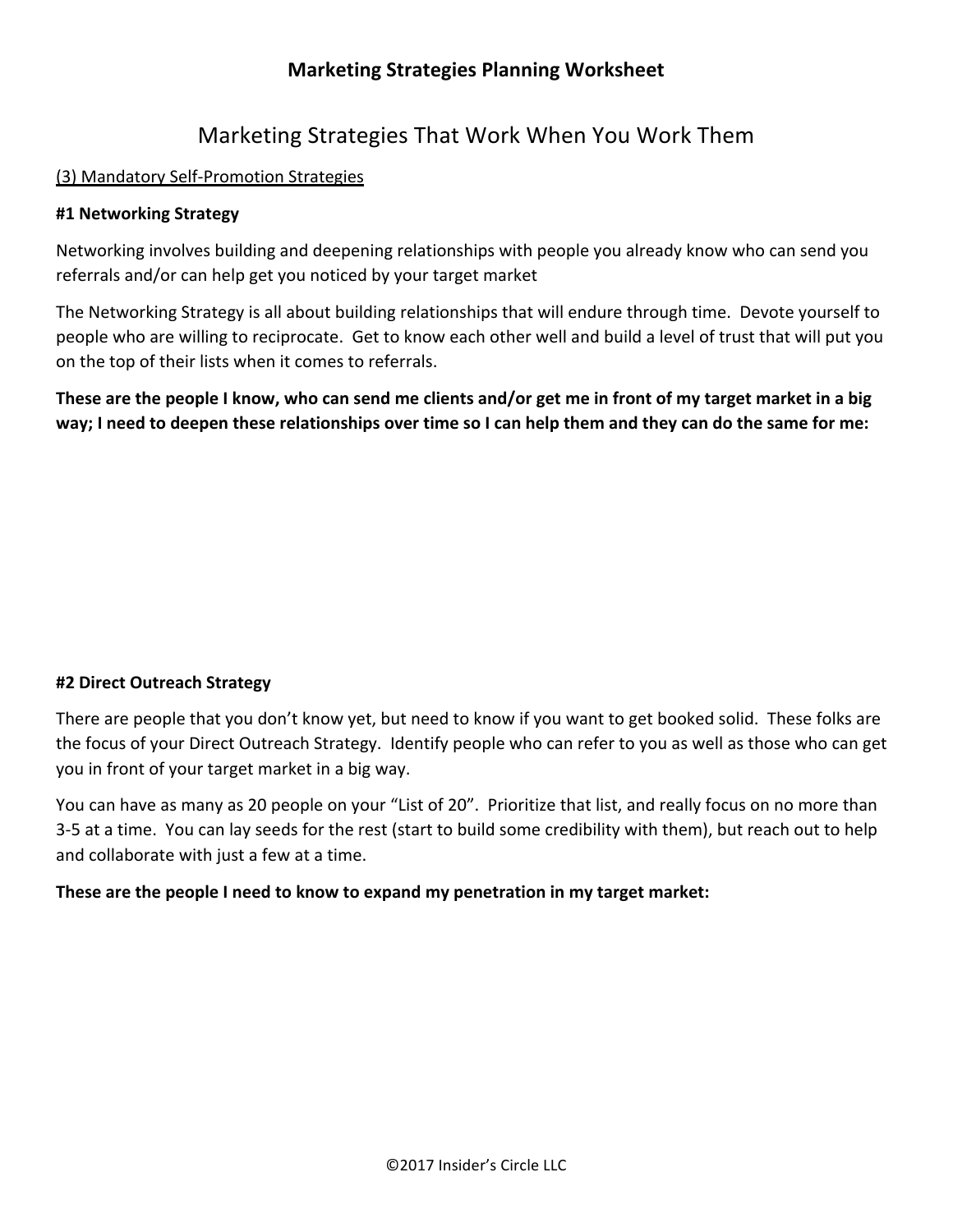# **#3 Referral Strategy**

You will attract more referrals when you have a solid referral process in place, and when you "partner up" with other professionals with whom you can share a constant stream of referrals. These can be folks who do what you do, or folks whose work and/or target market complement yours.

Ideally you will build a "Gang of 5" people to get to know very well. Know their work and their ideal clients. Give them a thorough understanding of whom you serve and what you do. Work together and refer to each other whenever possible.

**These are people I will reach out to for my Gang of 5:** 

(3) Optional Self-Promotion Strategies (it's better to work one of these intensively than to dabble in all three)

### **#1 Speaking Strategy**

Speaking is a great way to leverage your time by getting in front of many people at once. You can choose the size and type of groups you'd like to educate and support with what you know.

It's important to choose speaking topics that resonate with your audience; however, you can choose 2-3 talks to choose from that can be tweaked depending on the group and/or the event.

These are topics about which I feel comfortable talking, and which are topics that will resonate with my audience and will have an emotional connection to my target market's needs, desires, and problems: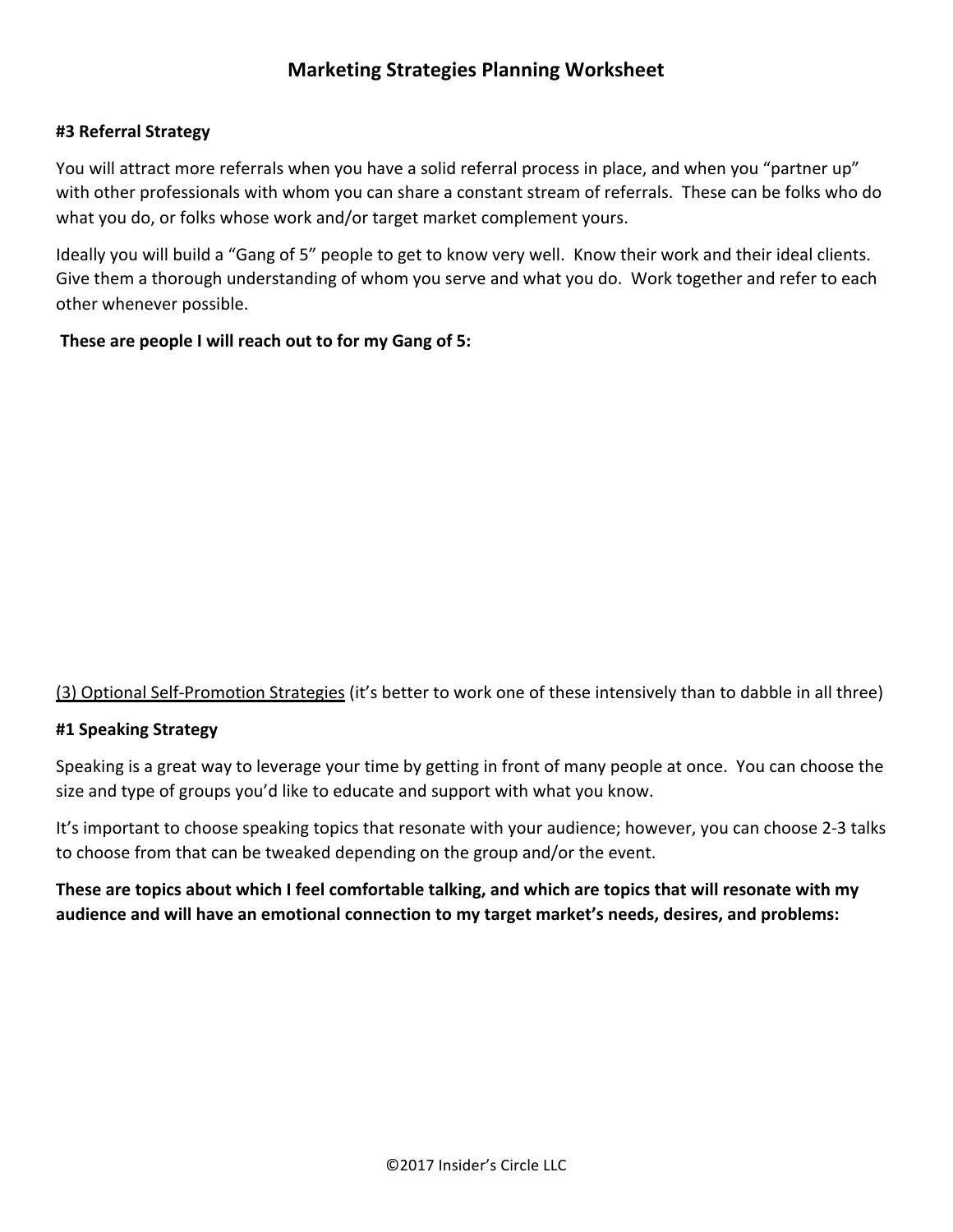## **#2 Writing Strategy**

You can write posts, articles, book, or anything you like that will be perceived as valuable by your target market. Your writing can range from a couple of paragraphs to many chapters. There is only one rule – the story should end when it stops being relevant, valuable, and/or important. You are not being paid by the word, and people are generally looking for simple, straightforward information that will help them solve their problems. 

The beauty of writing is that you can repurpose your work. Don't hesitate to post your writing in many places. Exposure is key. Use your writing to get noticed as a category authority in your area of specialization!

**These are topics about which I feel comfortable writing, and which are topics that will resonate with my** audience and will have an emotional connection to my target market's needs, desires, and problems:

#### **#3 Web Strategy**

Utilizing a web strategy for building your business is much more intense than having a web presence that lets the world know you exist. Generally, a web presence allows your clients/customers to find you. A web strategy allows you to find your clients/customers.

You'll do well to set up a solid web strategy to build a list of followers and promote your programs, services, and products. You will likely need some guidance and support in the technical aspects of putting together a strategy that is seamless and effective. Don't hesitate to invest in doing it right the first time. There is too much money and credibility to lose if you cut corners only to watch your customers and your revenue fall through the cracks.

If you choose to use the Web Strategy, start small and work your way up over time. It should be fun and it should give you an outlet for your talents and creativity. It's a great way to show the world your authentic self! 

### This is a list of programs/products/services that would be compelling to my target market:

"Free" valuable items (i.e. audio, video, eBook, newsletter) to let people know I specialize in what they need (and offer them a spot on my mailing list):

1. 

2.